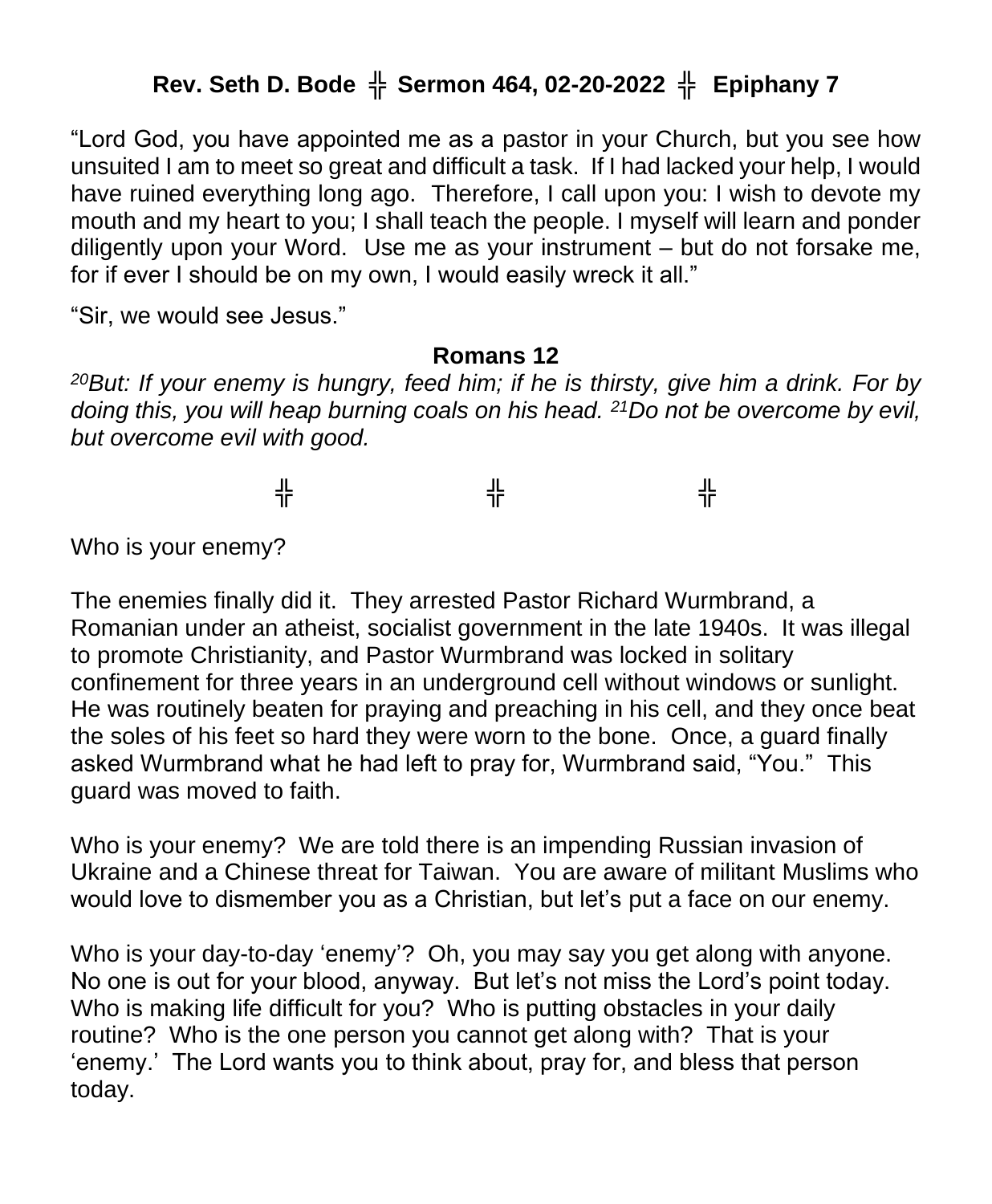# **CHRISTIAN PAYBACK UNDERMINES THE EVIL**

## **I.** *A blueprint for keeping friends*

First, Paul says that we must consider our own motives, our own hearts. Our tongues were not given for cursing, but for blessing. Have we done this? No. You are forgiven. Now that you are forgiven, will you do this?

Will you be with those God has placed in your life through their joys and hardships? Which is harder: to rejoice with those who rejoice or mourn with those who mourn? Will you associate with the humble, low class? Will you respect one another?

Chances are, we will probably pattern friendships after the world. Christians may be in the world and do worldly things, to the glory of God. However, the disadvantage of following the pattern of the world is: those friendships are not influenced by the love of the One who died for us and gave Himself for us.

When you add the element of Jesus, our earthly patterns of friendship chart a different course. Our earthly friendships become a movement to really be with others in their life struggles and successes.

The common pattern is to think more highly of ourselves, by drenching ourselves in self-esteem. Then if anyone crosses us, you need to cut them out of your life and block them. Worse yet, it's payback time, according to common sense.

Paul here seems to say, Do not give people reasons to become your enemies. Chrysostom: "If you find fault with someone who is plotting against you, why expose yourself to the same accusation?" Why do we not bear with other people in their sorrows and joys? Sin curves us inward. Sin makes us greedy with the time God has given us. Sin makes us doubt whether people want us near.

Sin makes us want to leave people, especially our enemy, in misery.

An ancient Christian teacher points out the virtue of being there for someone: "If you weep with an unbeliever, you may provoke him to accept the Lord's teaching." Won't being there, even for the worst enemy, just to be there mean something?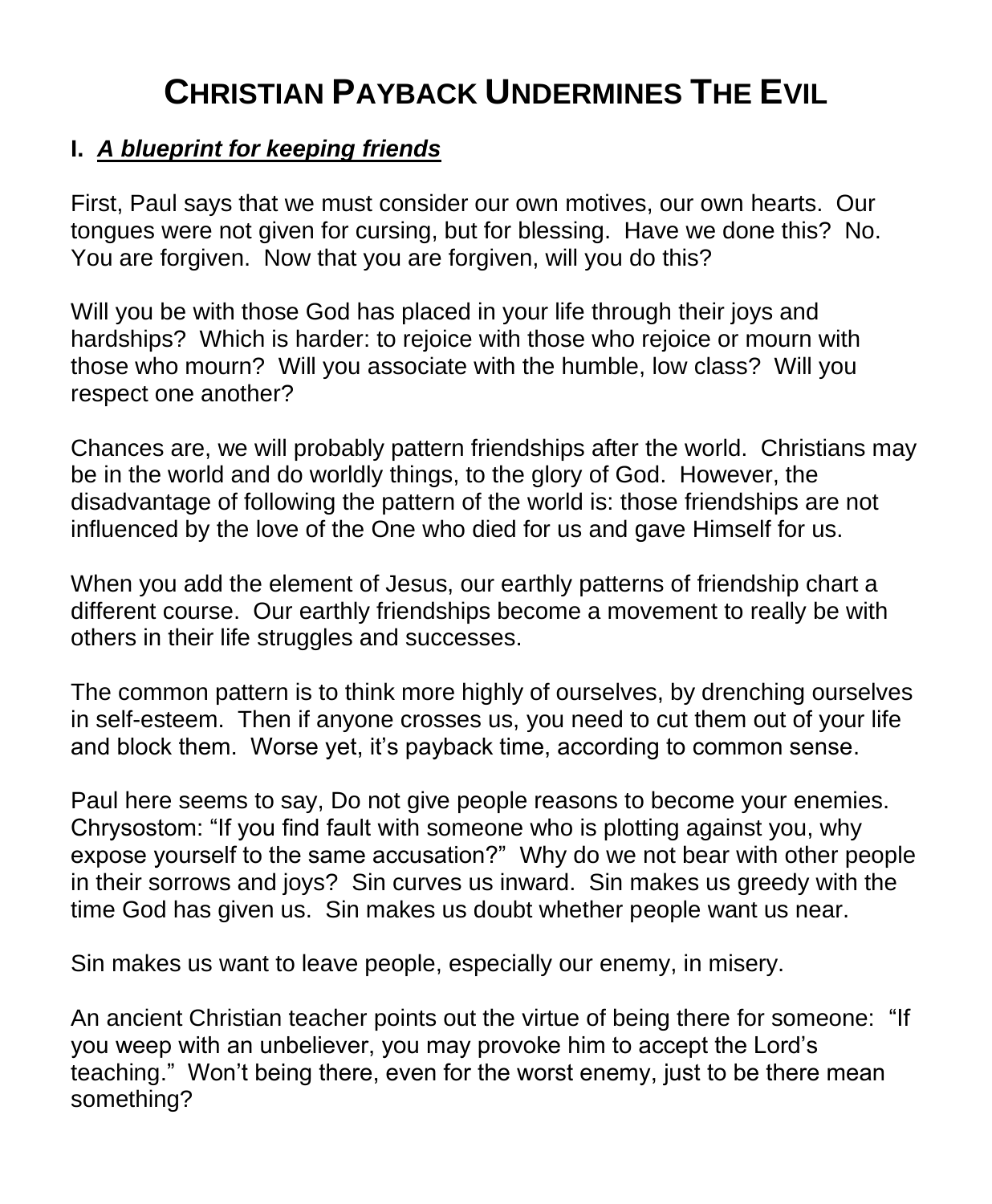### **II.** *A strategy for payback with kindness*

Consider how you will pay that enemy back. But rather than a strategy for blood and violence, or even to make the enemy the fool of your joke, Paul says the payback strategy is kindness.

Find your enemy in need. If thirsty, give something to drink. If hungry, feed him. Give your enemy according to his need. Is your enemy the neighbor who borrows and never returns, always parks in the way on the curb of the road? Is your enemy the friend at school who acts differently when other people are around? Is it your brother-in-law who mistreats your sister? Is your enemy the loud, proud person at church? Is it the man in the robe? How are you going to handle that person and that situation?

God says that evil things are just better overcome with good. Paul here seems to say, "Do not give enemies unfounded reasons to *remain* your enemies." Give, help, feed, do what it takes to help your enemy see you in a different light. In so doing, you may help your enemy see the world in a different light.

If it is justice you seek, you may not exactly be wrong about who your enemies are. The Lord loves justice, and surely there are people who have harmed us, left us lonely, berated us and hurt our feelings beyond belief. They deserve God's outpouring of wrath just as much as any sinner.

Yet at this time, God says to leave room for His justice. Leave room for God in His wrath. He will take care of the justice at the appropriate time. You are not to take on the revenge or avenging. Leave room for God in relationships and wrath. You won't be shortchanged in justice, God assures you.

Again, God's wrath has been leveled at the direction of One on our behalf. Jesus was punished with all the weapons and wrath of justice. God exacted the fullness of His destruction for sin on Jesus when Jesus was on the cross. This was while we were still hostile sinners to God, that Jesus was exchanged for a relationship with us. So Jesus changes relationships among us.

Only through Jesus, we can afford kindness to our enemies.